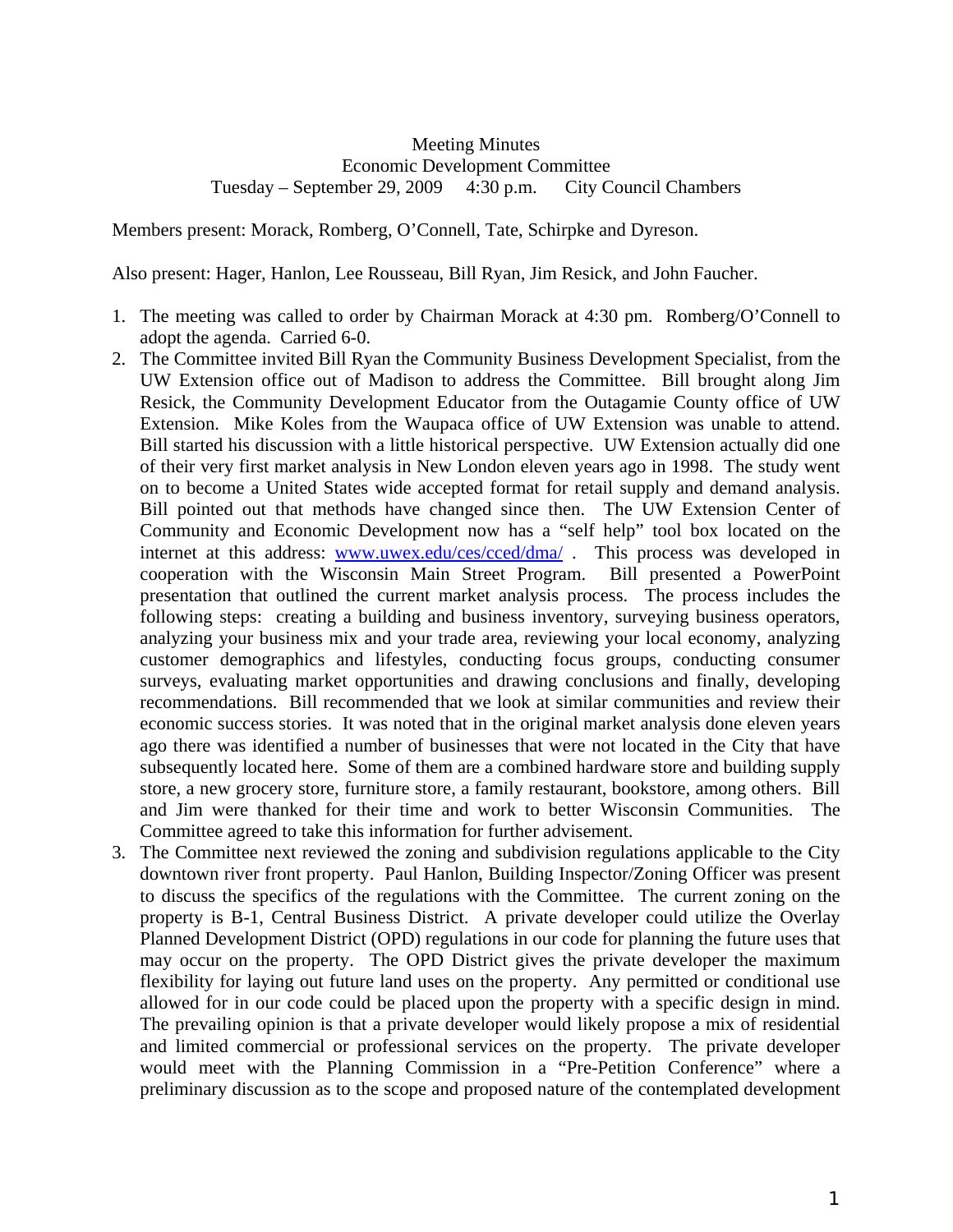is discussed prior to submittal of a detailed application by the private developer. Following the pre-petition conference, a more detailed plan is prepared and submitted to the Planning Commission. A general development plan is included with related maps and drawings to include roads, driveways, utilities, storm sewers, parking, building groups, open space, building lots and type, size and location of structures. The Planning Commission will hold a public hearing on the application as part of their review. Once the public hearing is held and the Planning Commission completes its review of the application, a recommendation is made to the City Council. The City Council may deny or approve the application as submitted or approve the plan subject to changes or additional conditions. It was noted that the present zoning and the idea of a mixed use on the property is currently compliant with the City Comprehensive Plan. The Committee thanked Paul for his insight and all have a better understanding of the likely process that will be followed once a private developer is secured for the future development of the City river front property.

- 4. The Committee reviewed with City Administrator Hager the Request For Proposal outline that has been prepared by Hager and Ayres and Associates to approach private developers regarding the future development of the downtown river front property. It was agreed that given the status of the nations economy, that it was best to proceed with development of the Request For Proposal documentation but to hold off on distribution of the document until better economic times.
- 5. John Faucher, Editor of the *County Post East* was present to visit with the Committee. John apologized for not being able to attend the meeting last month. John just came from putting this weeks paper together and it is only about 70% complete so he has to go back to work yet tonight. John noted that the newspaper industry in the US is in a transition mode. At the local paper only about 65% of the number of original employees are now doing 100% of the work. He is aware of our concern that we are not getting the coverage that we have in the past and he shares our concern. The number of pages in the paper is determined by the number of ads that are sold. They are not selling the number of ads that they have sold in the past so the paper is correspondingly shorter. John noted that it was either combine the local papers into a regional paper or close doors. There is a lot of balancing involved to get coverage for everyone who wants it. Since they don't have the pages they use to have, not all the local events, clubs, and sports events are getting coverage in a timely manner, as there simply is not the space in the paper to accommodate the news. It was suggested that the Chairman of the Committee edit their respective committee minutes and submit them to John so that John can try and get more City coverage. It was noted to include a contact in the article so people can get additional information if necessary. John would also welcome the Mayor to write on a regular basis for the paper or to simply write periodically on important topics. All agreed that this was a good idea. The Committee thanked John for the work he does and for helping us better understand and appreciate the difficulties the local press is experiencing.
- 6. The Committee will consider next month how to proceed with marketing the North East New London Business Center as local realtor Sandy Flease was unable to attend the meeting as planned. O'Connell/Tate to table the matter. Passed 6-0.
- 7. The Committee agreed to further consider the Waterfront Initiative Plan at the meeting next month.